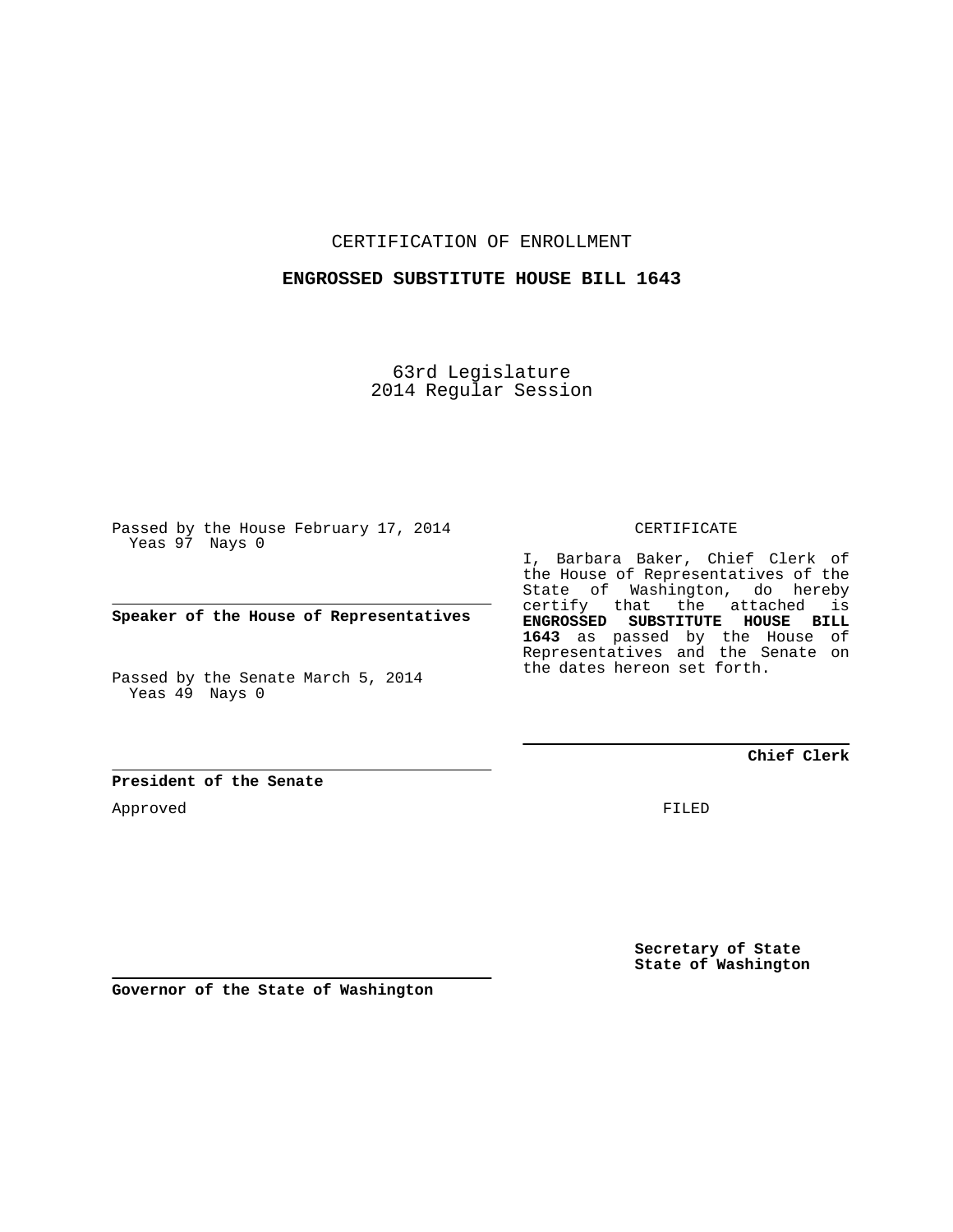## **ENGROSSED SUBSTITUTE HOUSE BILL 1643** \_\_\_\_\_\_\_\_\_\_\_\_\_\_\_\_\_\_\_\_\_\_\_\_\_\_\_\_\_\_\_\_\_\_\_\_\_\_\_\_\_\_\_\_\_

\_\_\_\_\_\_\_\_\_\_\_\_\_\_\_\_\_\_\_\_\_\_\_\_\_\_\_\_\_\_\_\_\_\_\_\_\_\_\_\_\_\_\_\_\_

Passed Legislature - 2014 Regular Session

## **State of Washington 63rd Legislature 2014 Regular Session**

**By** House Technology & Economic Development (originally sponsored by Representatives Fey, Short, Upthegrove, Nealey, Pollet, Liias, Ormsby, Ryu, and Moscoso)

READ FIRST TIME 02/05/14.

 1 AN ACT Relating to energy conservation under the energy 2 independence act; and amending RCW 19.285.040.

3 BE IT ENACTED BY THE LEGISLATURE OF THE STATE OF WASHINGTON:

 4 **Sec. 1.** RCW 19.285.040 and 2013 c 158 s 2 are each amended to read 5 as follows:

 6 (1) Each qualifying utility shall pursue all available conservation 7 that is cost-effective, reliable, and feasible.

 8 (a) By January 1, 2010, using methodologies consistent with those 9 used by the Pacific Northwest electric power and conservation planning 10 council in  $(\pm s)$  the most recently published regional power plan as 11 it existed on the effective date of this section or a subsequent date 12 as may be provided by the department or the commission by rule, each 13 qualifying utility shall identify its achievable cost-effective 14 conservation potential through 2019. Nothing in the rule adopted under 15 this subsection precludes a qualifying utility from using its utility 16 specific conservation measures, values, and assumptions in identifying 17 its achievable cost-effective conservation potential. At least every 18 two years thereafter, the qualifying utility shall review and update 19 this assessment for the subsequent ten-year period.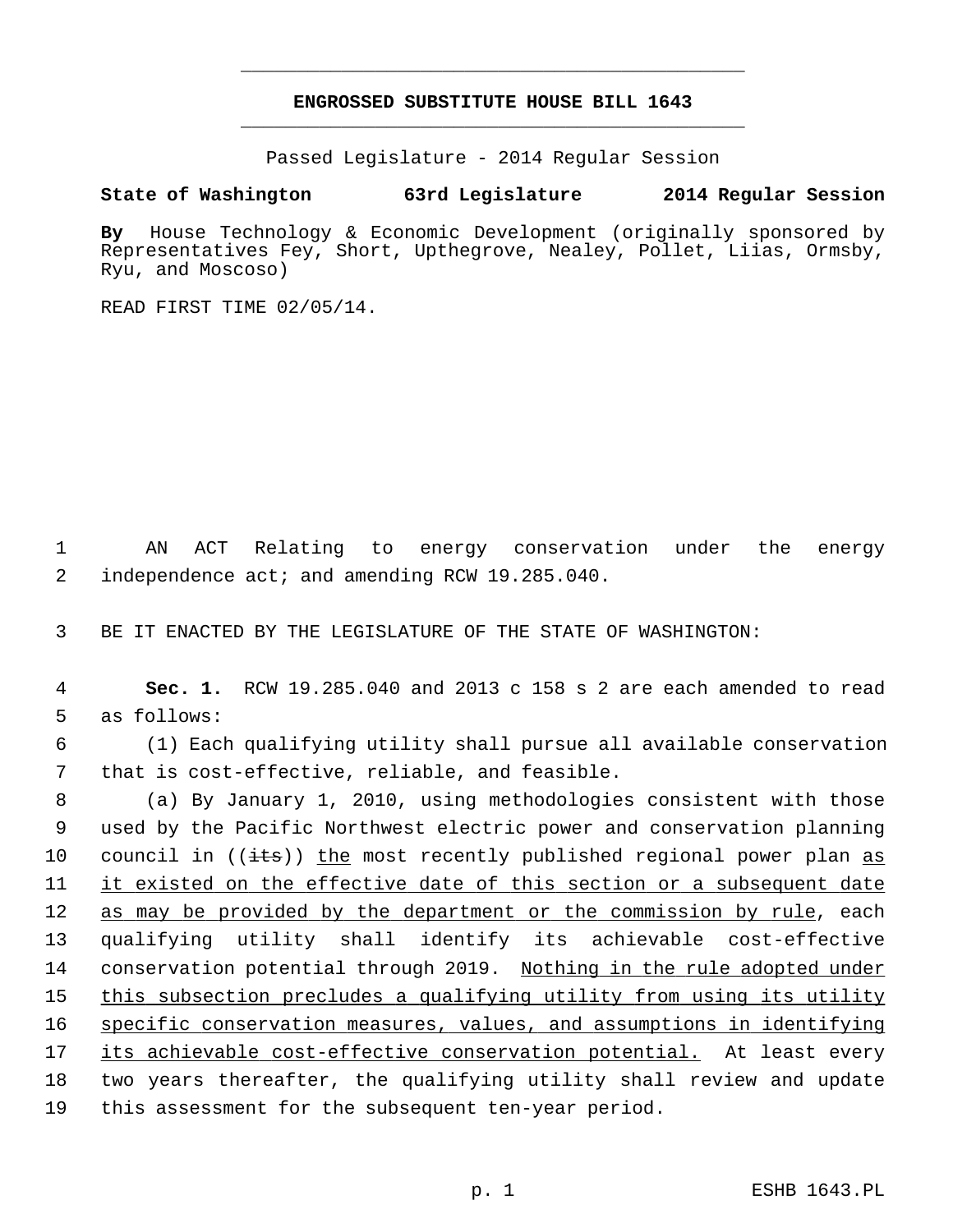1 (b) Beginning January 2010, each qualifying utility shall establish 2 and make publicly available a biennial acquisition target for cost- 3 effective conservation consistent with its identification of achievable 4 opportunities in (a) of this subsection, and meet that target during 5 the subsequent two-year period. At a minimum, each biennial target 6 must be no lower than the qualifying utility's pro rata share for that 7 two-year period of its cost-effective conservation potential for the 8 subsequent ten-year period.

 9 (c)(i) Except as provided in (c)(ii) and (iii) of this subsection, beginning on January 1, 2014, cost-effective conservation achieved by a qualifying utility in excess of its biennial acquisition target may be used to help meet the immediately subsequent two biennial acquisition targets, such that no more than twenty percent of any biennial target may be met with excess conservation savings.

 (ii) Beginning January 1, 2014, a qualifying utility may use single large facility conservation savings in excess of its biennial target to meet up to an additional five percent of the immediately subsequent two biennial acquisition targets, such that no more than twenty-five percent of any biennial target may be met with excess conservation savings allowed under all of the provisions of this section combined. 21 For the purposes of this subsection  $(1)(c)(ii)$ , "single large facility conservation savings" means cost-effective conservation savings achieved in a single biennial period at the premises of a single customer of a qualifying utility whose annual electricity consumption 25 prior to the conservation savings exceeded five average megawatts.

 (iii) Beginning January 1, 2012, and until December 31, 2017, a qualifying utility with an industrial facility located in a county with a population between ninety-five thousand and one hundred fifteen thousand that is directly interconnected with electricity facilities that are capable of carrying electricity at transmission voltage, may use cost-effective conservation from that industrial facility in excess of its biennial acquisition target to help meet the immediately subsequent two biennial acquisition targets, such that no more than twenty-five percent of any biennial target may be met with excess conservation savings allowed under all of the provisions of this section combined.

 (d) In meeting its conservation targets, a qualifying utility may 38 count high-efficiency cogeneration owned and used by a retail electric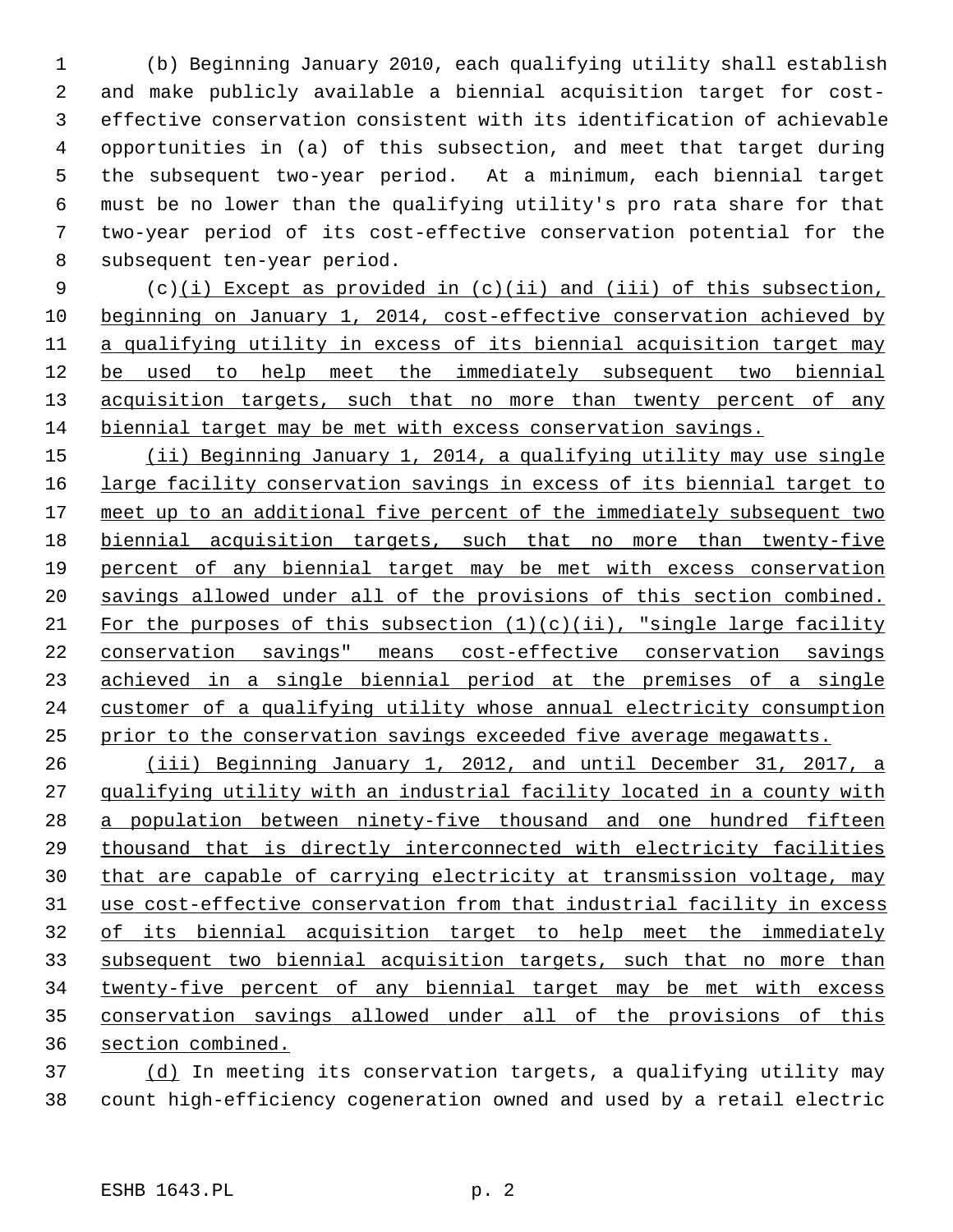1 customer to meet its own needs. High-efficiency cogeneration is the 2 sequential production of electricity and useful thermal energy from a 3 common fuel source, where, under normal operating conditions, the 4 facility has a useful thermal energy output of no less than thirty- 5 three percent of the total energy output. The reduction in load due to 6 high-efficiency cogeneration shall be: (i) Calculated as the ratio of 7 the fuel chargeable to power heat rate of the cogeneration facility 8 compared to the heat rate on a new and clean basis of a 9 best-commercially available technology combined-cycle natural gas-fired 10 combustion turbine; and (ii) counted towards meeting the biennial 11 conservation target in the same manner as other conservation savings.

12  $((\{d\}))(e)$  The commission may determine if a conservation program 13 implemented by an investor-owned utility is cost-effective based on the 14 commission's policies and practice.

15  $((\{e\})$  (f) The commission may rely on its standard practice for 16 review and approval of investor-owned utility conservation targets.

17 (2)(a) Except as provided in (j) of this subsection, each 18 qualifying utility shall use eligible renewable resources or acquire 19 equivalent renewable energy credits, or any combination of them, to 20 meet the following annual targets:

21 (i) At least three percent of its load by January 1, 2012, and each 22 year thereafter through December 31, 2015;

23 (ii) At least nine percent of its load by January 1, 2016, and each 24 year thereafter through December 31, 2019; and

25 (iii) At least fifteen percent of its load by January 1, 2020, and 26 each year thereafter.

27 (b) A qualifying utility may count distributed generation at double 28 the facility's electrical output if the utility: (i) Owns or has 29 contracted for the distributed generation and the associated renewable 30 energy credits; or (ii) has contracted to purchase the associated 31 renewable energy credits.

32 (c) In meeting the annual targets in (a) of this subsection, a 33 qualifying utility shall calculate its annual load based on the average 34 of the utility's load for the previous two years.

35 (d) A qualifying utility shall be considered in compliance with an 36 annual target in (a) of this subsection if: (i) The utility's weather-37 adjusted load for the previous three years on average did not increase 38 over that time period; (ii) after December 7, 2006, the utility did not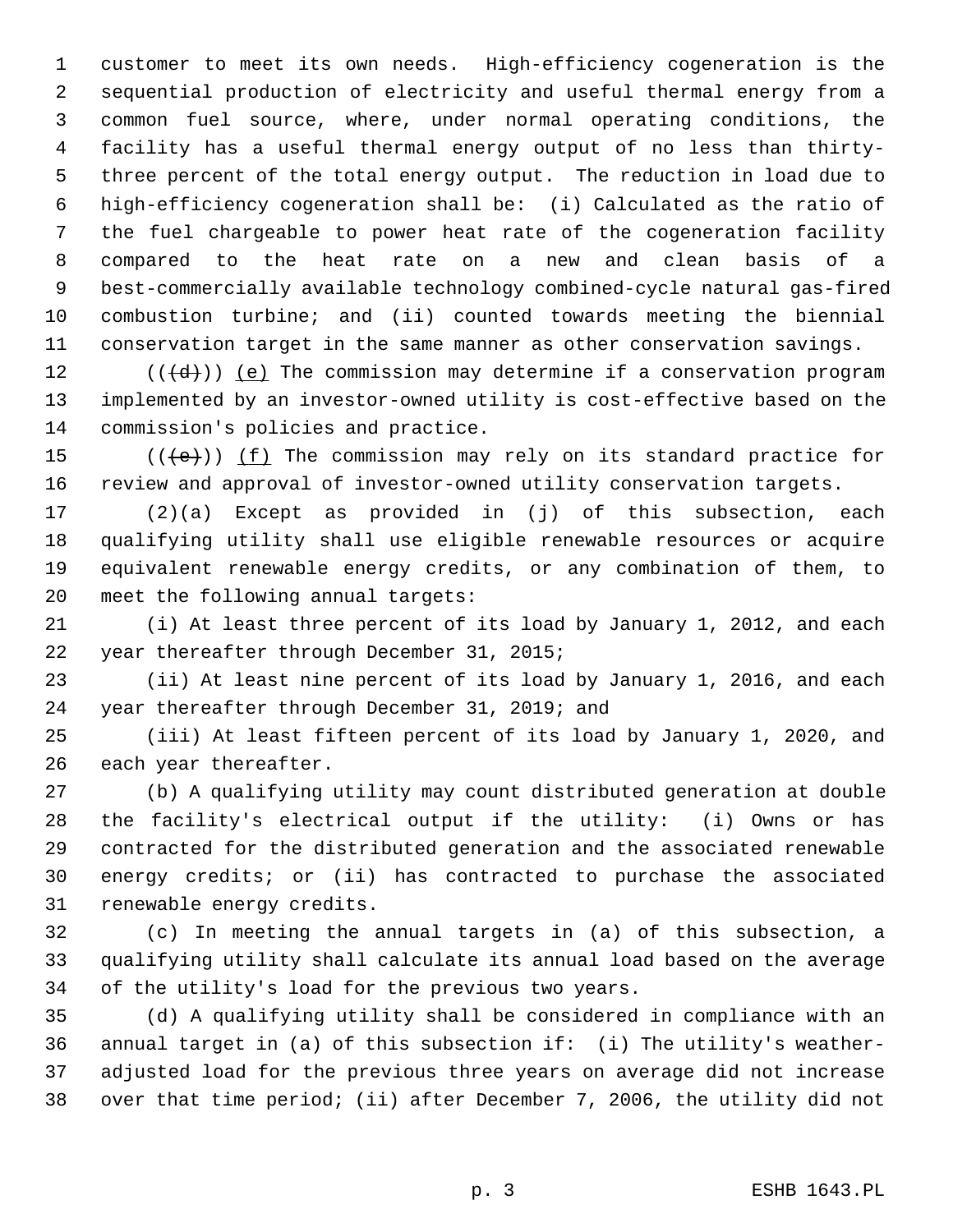1 commence or renew ownership or incremental purchases of electricity 2 from resources other than coal transition power or renewable resources 3 other than on a daily spot price basis and the electricity is not 4 offset by equivalent renewable energy credits; and (iii) the utility 5 invested at least one percent of its total annual retail revenue 6 requirement that year on eligible renewable resources, renewable energy 7 credits, or a combination of both.

 8 (e) The requirements of this section may be met for any given year 9 with renewable energy credits produced during that year, the preceding 10 year, or the subsequent year. Each renewable energy credit may be used 11 only once to meet the requirements of this section.

12 (f) In complying with the targets established in (a) of this 13 subsection, a qualifying utility may not count:

14 (i) Eligible renewable resources or distributed generation where 15 the associated renewable energy credits are owned by a separate entity; 16 or

17 (ii) Eligible renewable resources or renewable energy credits 18 obtained for and used in an optional pricing program such as the 19 program established in RCW 19.29A.090.

20 (g) Where fossil and combustible renewable resources are cofired in 21 one generating unit located in the Pacific Northwest where the cofiring 22 commenced after March 31, 1999, the unit shall be considered to produce 23 eligible renewable resources in direct proportion to the percentage of 24 the total heat value represented by the heat value of the renewable 25 resources.

26 (h)(i) A qualifying utility that acquires an eligible renewable 27 resource or renewable energy credit may count that acquisition at one 28 and two-tenths times its base value:

29 (A) Where the eligible renewable resource comes from a facility 30 that commenced operation after December 31, 2005; and

31 (B) Where the developer of the facility used apprenticeship 32 programs approved by the council during facility construction.

33 (ii) The council shall establish minimum levels of labor hours to 34 be met through apprenticeship programs to qualify for this extra 35 credit.

36 (i) A qualifying utility shall be considered in compliance with an 37 annual target in (a) of this subsection if events beyond the reasonable 38 control of the utility that could not have been reasonably anticipated